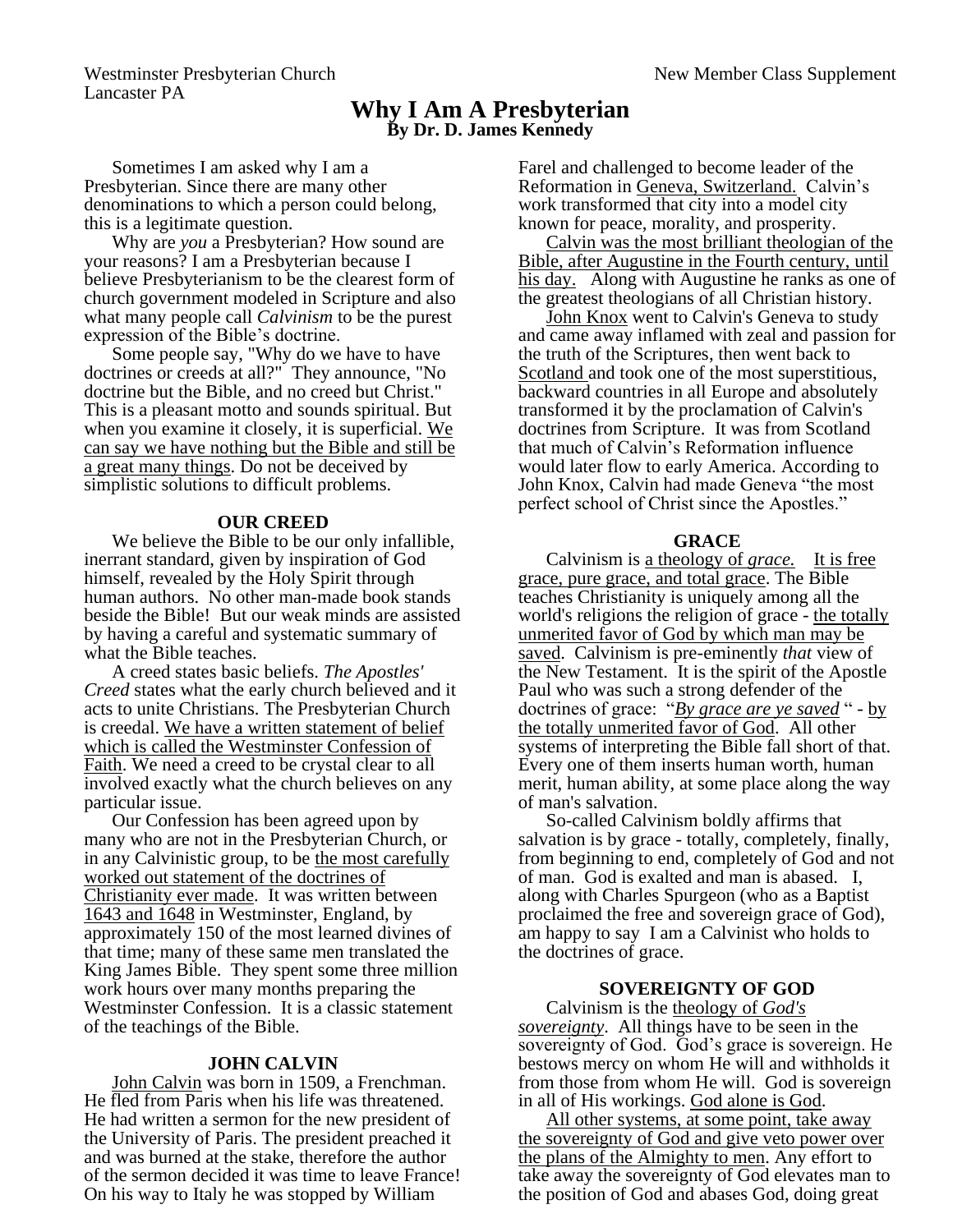damage to the glory and majesty of the God of the Scriptures.

In all other religions, in one way or another, the God that is worshipped is a God who does the best He can. He tries but He fails. He is trying to save the whole world, but He cannot quite do it. "Poor God..." He just cannot hack it. He is the God who fails. But a Calvinist knows, God is determined to save His elect and He is perfectly succeeding in doing just that.

The God of the Bible is a God who knows no such thing as failure. He is the omnipotent, Almighty God who reigns; the One who does according to His will among the armies of heaven and the inhabitants of the earth, the One about whom it is said that "no purpose of His can be restrained." A lot of people do not like a God who is truly sovereign. They want God to be a slightly larger version of themselves, with all of their foibles and failures. That is not the God and Father of our Lord Jesus Christ!

Calvinists do not claim to understand all the deep mystery of Bible doctrines relating to God's sovereignty, such as election, and predestination. There is much we admit our minds cannot comprehend; but that is why God is God and we are not. We find these things taught in the New Testament and we refuse to sweep them aside in our own arrogance to re-interpret God in our image. Nor are we arrogant or proud in finding ourselves to be recipients of God's saving grace. Just the opposite - nothing more humbles a person than to realize the wonders of divine grace!

#### **MISSIONS**

Calvinism is pre-eminently missionaryoriented. Not only do Calvinists believe in a sovereign God, but they also believe we are to yield ourselves in obedience to the command of this God to fulfill the great commission to take the Savior's gospel into the whole world.

There are some who find a discrepancy here. They think you have to deny one idea or the other. But the Bible maintains both: God knows his elect from all eternity, yet each person must hear the gospel and respond to Christ in personal faith, as the Holy Spirit regenerates his will to be able to believe. God does not save people fatalistically, or in a vacuum apart from gospel preaching.

It is interesting to note that the modern missionary activity of the church of Jesus Christ has been predominantly a Calvinistic enterprise. The modern missionary movement of the past 200 years began with William Carey in the late 1700's. This cobbler who worked upon shoes had a map of the world above him. He looked at that map day after day, month after month. His heart went out to the lost, and God called him to go to India with the gospel. This man was a Calvinist of the strictest order. He formed the London Missionary Society, and every person in that society and every missionary that went out was a thorough

going Calvinist. Whether it be William Carey, David Livingstone, or David Brainerd, or the powerful evangelist George Whitefield, the missionary rolls read like *Who's Who in Calvinism*.

## **BIBLE STUDY**

Calvinism is pre-eminently Biblical. When I was doing graduate work in New Testament, my professor of Greek, a thorough-going Arminian, (Arminianism emphasizes the power of the human will) said he had to confess that 95 percent of all the best commentaries written on the New Testament or the whole Bible have been written by Calvinists.

John Calvin himself was a thorough-going scholar of the Bible. Having examined every word in every text in the original language of the Holy Scripture, Calvin endeavored to bring the teachings and government of the church into line with God's Word. He wrote many detailed commentaries on most of the Bible, filling up a good-sized shelf, which are still used today by scholars and preachers. His several volume work, *Institutes of the Christian Religion* is regarded as the most masterful doctrinal summary to come out of the Reformation. Just as Luther was the firebrand to ignite reform, Calvin was the brilliant mind God used to help systematize its teachings.

Calvinism is called "*Reformed Faith"* because of the insistence that every doctrine must be brought into line with Scripture or *reformed according to the Word of God*. Traditions of men and mere practical expediency will not do!

### **CIVIL GOVERNMENT**

Calvin moved outside the purely theological realm to affect life in other ways. In the church as an institution, he taught a form of government which was a representative, constitutional republic, in which representative elders from the congregation rule the church body. Also in the state Calvin was a constitutionalist. James I of England, as a monarch, knew this well when he said, "Presbyterianism agreeth with monarchy like God with the devil." French historian Alexis de Tocqueville came to America in its beginning and examined our ways. He said that because Calvin exalted one sovereign above all else and humbled all other sovereigns beneath Him, all concepts of divine right of kings or infallible decrees of popes could not endure before the awful majesty of the sovereign God. So it was that personal freedom and representative, constitutional, republican government came to America, largely by influence of various Calvinists.

## **ROOTS OF AMERICA**

The passengers on the *Mayflower* called *Pilgrims* were Calvinists of the strictest order. They stated while they were on the *Mayflower*